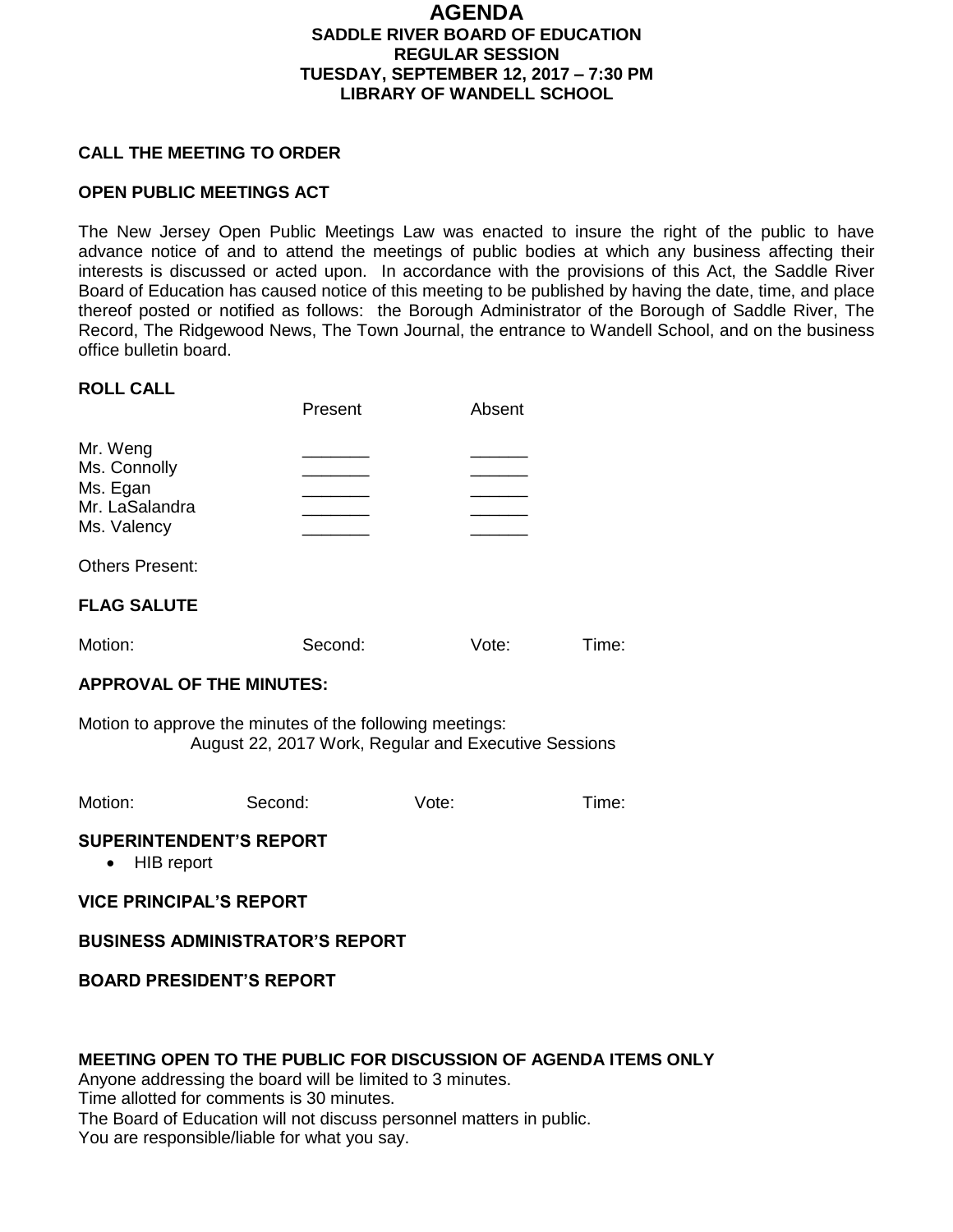### **AGENDA ITEMS AS PER ATTACHED**

#### **COMMENTS BY THE PUBLIC ON NON-AGENDA ITEMS**

Anyone addressing the board will be limited to 3 minutes. Time allotted for comments is 30 minutes. The Board of Education will not discuss personnel matters in public. You are responsible/liable for what you say.

### **MOTION TO ENTER EXECUTIVE SESSION**

WHEREAS Section 8 of the Open Public Meetings Act, Chapter 231, PL 1975, permits the exclusion of the public from a meeting in certain circumstances and

WHEREAS the Board is of the opinion that such circumstances presently exist

BE IT RESOLVED by the Saddle River Board of Education that:

 The public shall be excluded from discussion of the hereinafter-specified subjects: The general nature of these subjects is: Legal Issues, Negotiations, Personnel

It is anticipated at this time that the above-stated subject matters will be made public when the Board determines them to be no longer prejudicial or when the board takes formal action.

Action may or may not be taken upon return to public session.

Motion: Second: Vote: Time:

#### **MOTION TO ADJOURN MEETING**

Motion: Second: Vote: Time: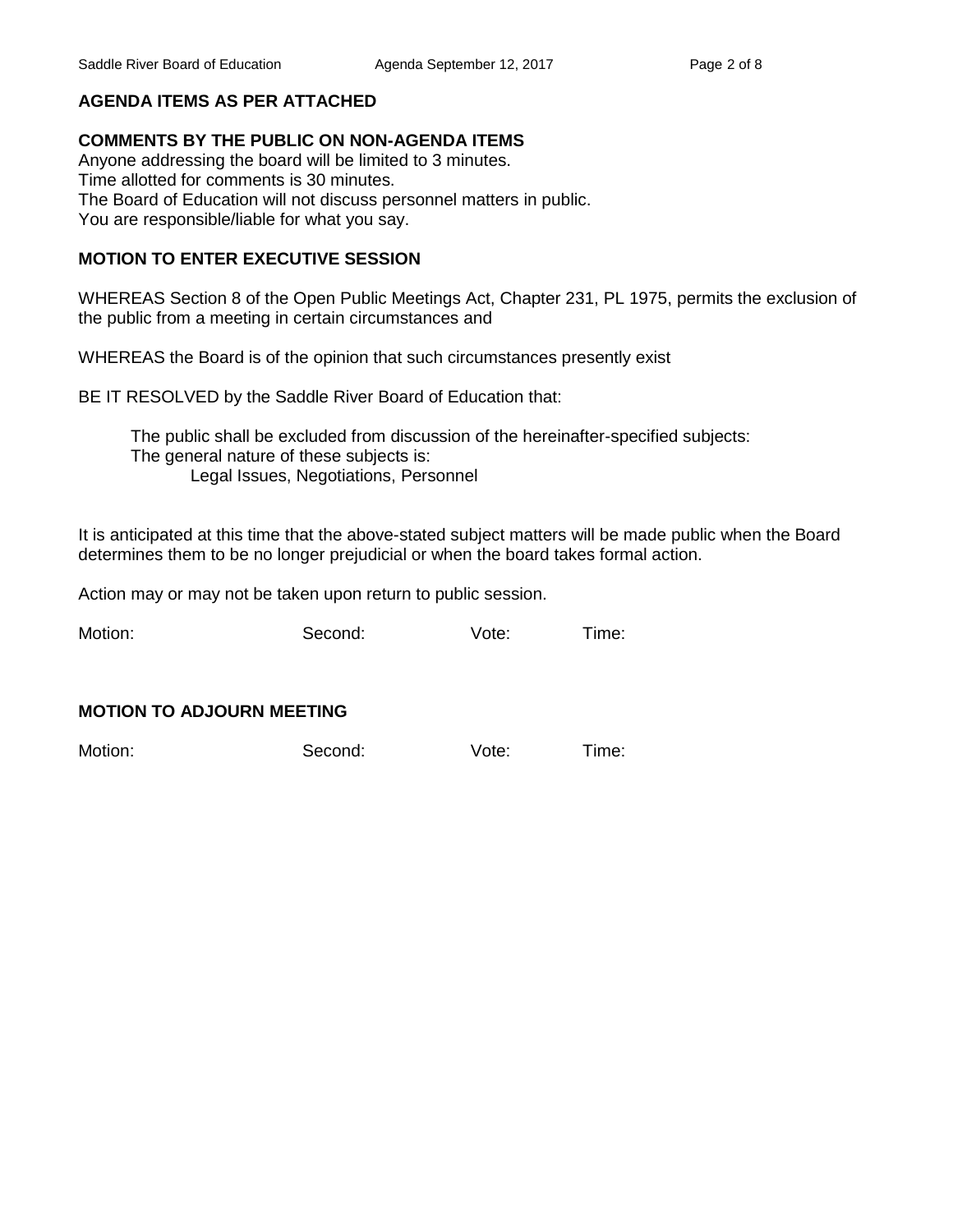### **SADDLE RIVER BOARD OF EDUCATION TUESDAY, SEPTEMBER 12, 2017 RESOLUTIONS – SUMMARY**

### **ADMINISTRATION**

- A-964 School Nursing Services Plan 2017-2018
- A-965 PARCC Results
- A-966 PAWS (Parent Association of Wandell School)
- A-967 Appointments 2017-2018

### **HUMAN RESOURCES**

- HR-1302 Debra Strauss Resignation Date Adjustment
- HE-1303 Leslie Boel Start Date/Salary
- HR-1304 School Play Positions
- HR-1305 Stipend Positions
- HR-1306 Hire Substitute Teacher/Substitute Teacher Aide 2017-2018
- HR-1307 Supervision Before-Care and After-Care Programs 2017-2018

### **EDUCATION**

- E-899 Non-Resident Student 2017-2018
- E-900 Respect Week
- E-901 School Violence Awareness Week
- E-902 Applied Behavioral Analysis Parent Training Agreement 2017-2018
- E-903 Hospital Instruction 2017-2018
- E-904 Wandell School Before & After Care Program

### **FINANCE**

- F-2580 Payment of Bills September 2017
- F-2581 Appropriation Transfers September 2017
- F-2582 Line Item Certification
- F-2583 Board Secretary Report –July 2017
- F-2584 Treasurer Report July 2017
- F-2585 Agreement Treasurer's & Board Secretary's Reports –July 2017
- F-2586 Chapters 192/193 Initial Funding 2017-2018
- F-2587 Nonpublic Technology Agreement Saddle River Day School 2017-2018
- F-2588 Donation Wandell School Education Foundation
- F-2589 Donation Saddle River Education Association
- F-2590 Board Subsidy of School Lunches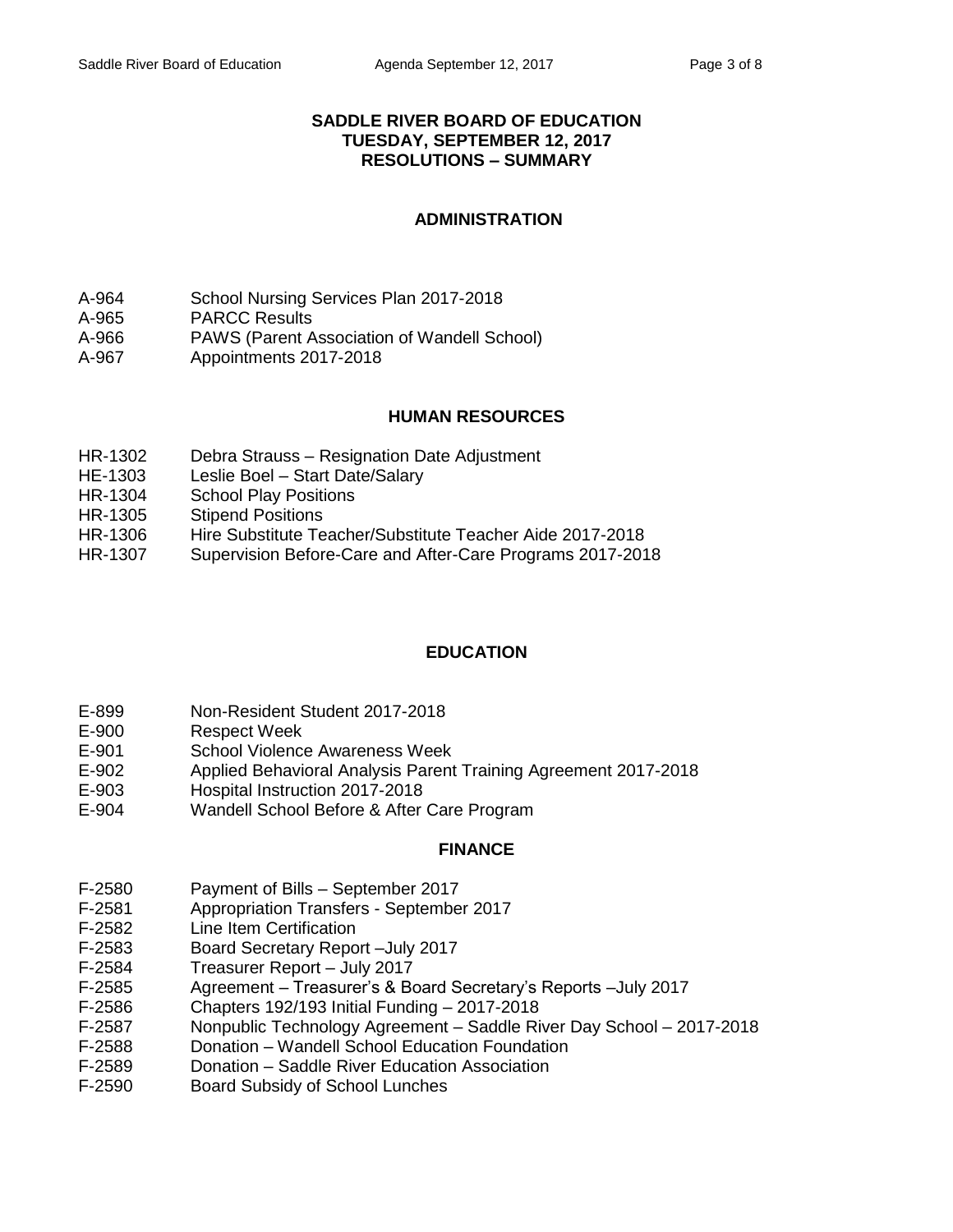### **ADMINISTRATION**

### **COMMITTEE REPORTS**

- **1.** Board Communications Committee
- **2.** Liaison: Ramsey Board of Education
- **3.** Liaison: Northern Highlands Board of Education
- **4.** Home & School Association
- **5.** New Jersey School Boards Association/NJSBA Legislative Committee
- **6.** Policy Committee
- **7.** Liaison to Mayor and Council
- **8.** Blue Ribbon Committee
- **9.** Negotiations Committee

### **A-964 SCHOOL NURSING SERVICES PLAN 2017-2018**

BE IT RESOLVED to approve the attached school nursing services plan of the Saddle River School District for the 2017-2018 school year as attached.

#### **A-965 PARCC RESULTS**

BE IT RESOLVED that the Saddle River Board of Education approves the reporting by the Superintendent of PARCC results.

### **A-966 PAWS (PARENT ASSOCIATION OF WANDELL SCHOOL)**

BE IT RESOLVED that the Saddle River Board of Education approves the establishment of PAWS (Parent Association of Wandell School) for the purpose of fundraising to provide educational needs of the students and school.

#### **A-967 APPOINTMENTS 2017-2018**

BE IT RESOLVED that the Saddle River Board of Education approves the following appointments from September 18, 2017 through June 30, 2018:

| <b>ADA Coordinator</b>                       | <b>Leslie Boel</b> |
|----------------------------------------------|--------------------|
| Alternate High School Assessment Coordinator | Leslie Boel        |
| Anti-Bullying Coordinator                    | Leslie Boel        |
| <b>Homeless Liaison</b>                      | Leslie Boel        |
| <b>Title IX Coordinator</b>                  | <b>Leslie Boel</b> |

### ALL ADMINISTRATION MOTIONS BUNDLED FOR SINGLE VOTE:

| Motion:<br>Second:<br>Comments: |     |     |     |     |
|---------------------------------|-----|-----|-----|-----|
| Roll Call Vote: JC:             | PF. | JL: | TV· | TW∙ |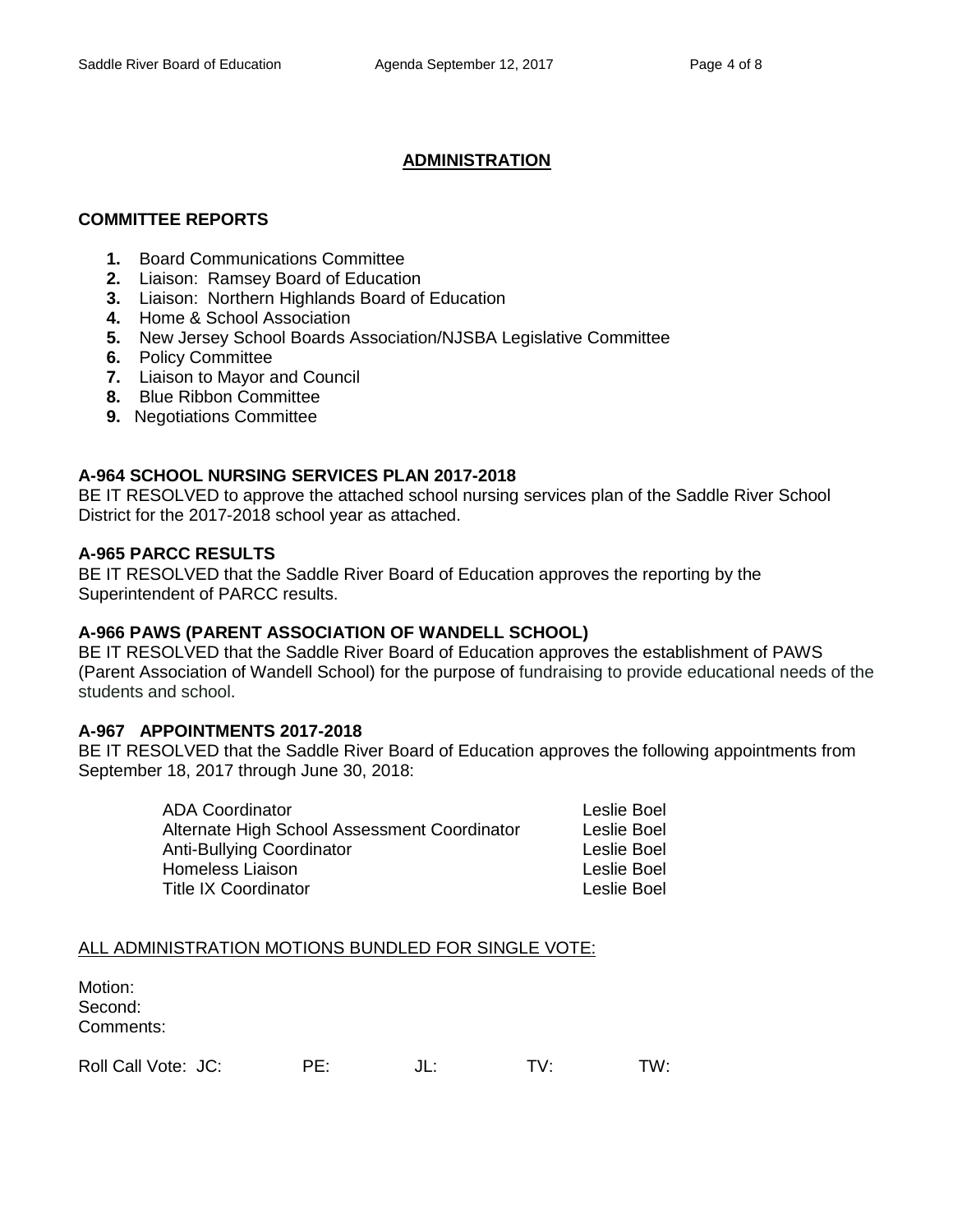#### **HUMAN RESOURCES**

#### **COMMITTEE REPORTS**

1. Superintendent Search

#### **HR-1302 DEBRA STRAUSS – RESIGNATION DATE ADJUSTMENT**

BE IT RESOLVED, that upon the recommendation of the Interim Superintendent, the Saddle River Board of Education adjusts the resignation date of Debra Strauss, Supervisor of Special Education/School Psychologist effective at the close of business, Friday September 15, 2017.

### **HR-1303 LESLIE BOEL- START DATE/SALARY**

BE IT RESOLVED that, upon recommendation of the Interim Superintendent the Saddle River Board of Education approves Leslie Boel as CST Supervisor/School Psychologist with a start date of Monday, September 11, 2017 at the annual salary \$110,000 (pro-rated) pending criminal history review approval and NJ Department of Education Supervisor Certification.

#### **HR-1304 SCHOOL PLAY POSITIONS**

BE IT RESOLVED, the Saddle River Board of Education authorizes the Interim Superintendent/Principal to appoint candidates for the school play positions to be retroactively approved at the October 2017 Board Meeting.

#### **HR-1305 STIPEND POSITIONS 2017-2018**

BE IT RESOLVED, the Saddle River Board of Education authorizes the Interim Superintendent/Principal to appoint candidates for stipend positions to be retroactively approved at the October 2017 Board Meeting.

#### **HR-1306 HIRE SUBSTITUTE TEACHER/SUBSTITUTE TEACHER AIDE 2017-2018**

BE IT RESOLVED that, upon recommendation of the Interim Superintendent the Saddle River Board of Education approves the hiring of the following individual as substitute teacher/substitute teacher aide for the 2017-2018 school year:

• Mary Walsh

### **HR-1307 SUPERVISION BEFORE-CARE AND AFTER-CARE PROGRAMS 2017-2018**

BE IT RESOLVED that, upon recommendation of the Interim Superintendent the Saddle River Board of Education approves the following staff members for supervision of the before-care and after-care programs for the 2017-2018 school year at a rate to be determined:

- Diane Taylor
- Karin Scotti

| ALL HUMAN RESOURCES MOTIONS BUNDLED FOR SINGLE VOTE: |  |
|------------------------------------------------------|--|
| Motion:                                              |  |
| Second:                                              |  |
| Comments:                                            |  |

| Roll Call Vote: JC: | DE |  |  | TW: |
|---------------------|----|--|--|-----|
|---------------------|----|--|--|-----|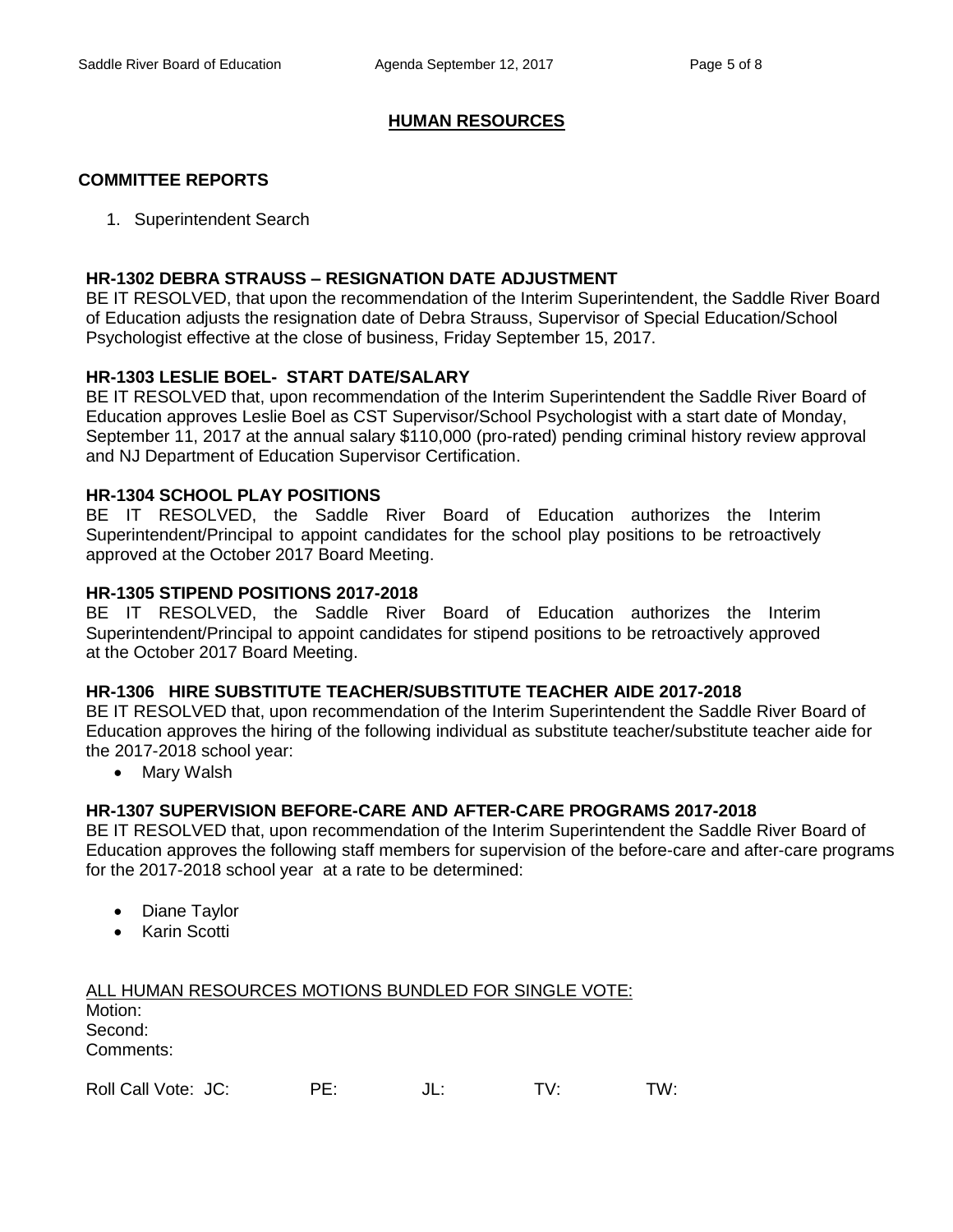## **EDUCATION**

### **COMMITTEE REPORTS**

- 1. Technology Committee
- 2. Curriculum Committee
- 3. Wandell School Recreation Committee
- 4. Health, Well-being, Safety and Transportation Committee

### **E-899 NON RESIDENT STUDENT 2017-2018**

BE IT RESOLVED, that the Saddle River Board of Education approves the acceptance of grade 5 nonresident student #10371 into the school district at the board approved rate of \$13,900 for the 2017-2018 school year in accordance with Board Policy #5118.

### **E-900 RESPECT WEEK**

BE IT RESOLVED, that the Saddle River Board of Education acknowledges October 2 to 6, 2017 as Respect Week.

### **E-901 SCHOOL VIOLENCE AWARENESS WEEK**

BE IT RESOLVED, that the Saddle River Board of Education acknowledges October 16 to 20, 2017 as School Violence Awareness Week.

### **E-902 APPLIED BEHAVIORAL ANALYSIS PARENT TRAINING AGREEMENT 2017-2018**

BE IT RESOLVED, that the Saddle River Board of Education approves the Applied Behavioral Analysis Parent Training Agreement between Region II and Non-Member Districts for the 2017-2018 school year.

### **E-903 HOSPITAL INSTRUCTION 2017-2018**

BE IT RESOLVED, that the Saddle River Board of Education approves the provision of hospital instruction with Hoboken University Medical Center at CarePoint Health for any student hospitalized during the 2017- 2018 school year at a cost of \$45 per hour.

### **E-904 WANDELL SCHOOL BEFORE & AFTER CARE PROGRAM**

BE IT RESOLVED, that the Saddle River Board of Education approves the Wandell School Before & After Care Program for the 2017-2018 school year.

| ALL EDUCATION MOTIONS BUNDLED FOR SINGLE VOTE: |  |
|------------------------------------------------|--|
| Motion:                                        |  |
| Second:                                        |  |
| Comments:                                      |  |
|                                                |  |

|  | Roll Call Vote: JC: | PE: | JL: |  | TW: |
|--|---------------------|-----|-----|--|-----|
|--|---------------------|-----|-----|--|-----|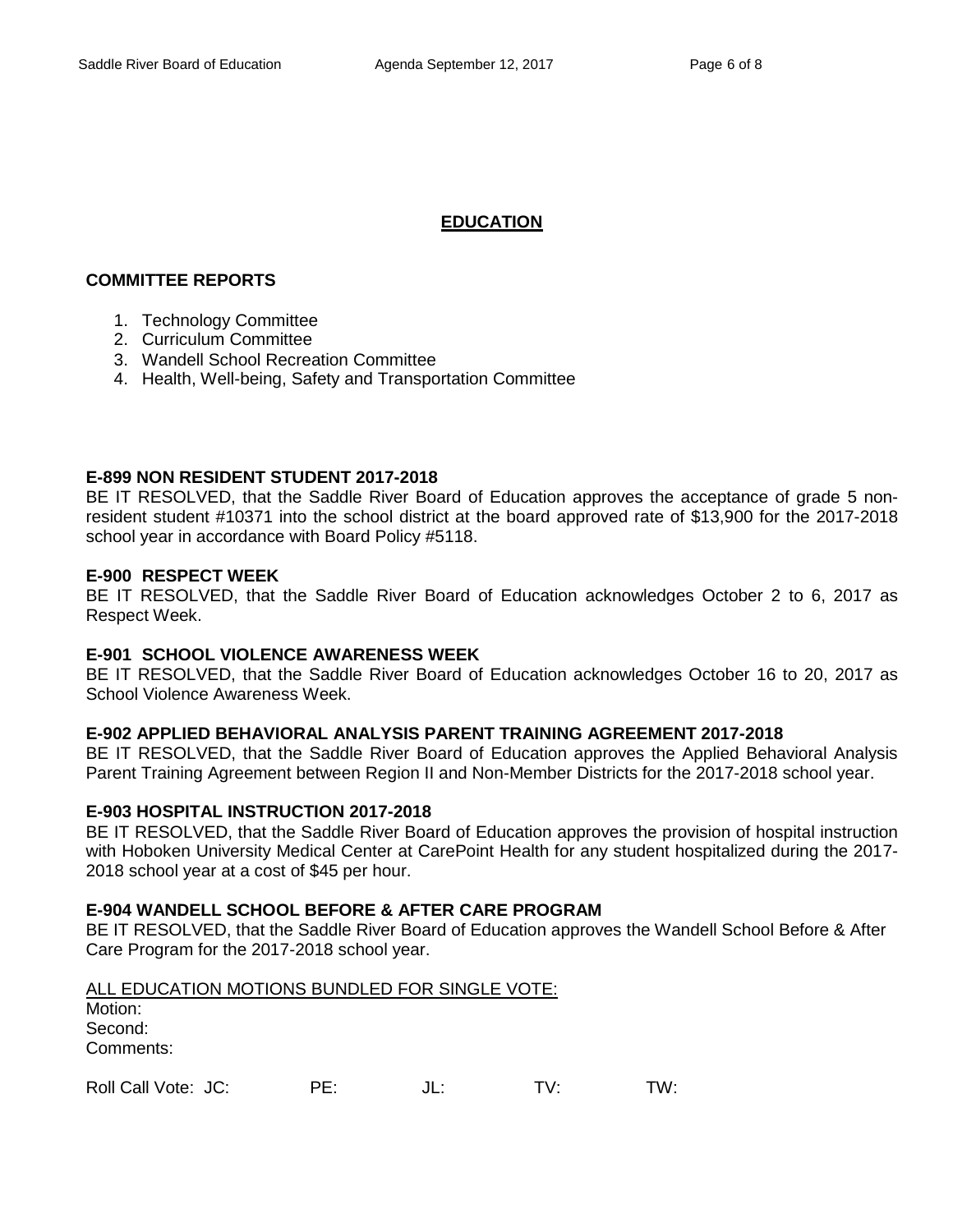### **FINANCE**

### **COMMITTEE REPORTS**

- 1. Finance/Budget Committee
- 2. Renovation Committee

### **F-2580PAYMENT OF BILLS –SEPTEMBER 2017**

BE IT RESOLVED that the payment of bills as per the attached September 2017 Bills and Claims lists be approved.

### **F-2581 APPROPRIATION TRANSFERS – SEPTEMBER 2017**

BE IT RESOLVED that the appropriation transfers for the month of September 2017 be approved as follows:

| Account #             | Description             | From       | To         |
|-----------------------|-------------------------|------------|------------|
| 11-000-230-590-000-48 | <b>Bond</b>             |            | \$154.00   |
| 11-000-230-530-000-43 | Postage                 | 154.00     |            |
| 11-000-291-299-000-48 | <b>Unused Sick Days</b> |            | \$6,000.00 |
| 11-000-291-280-000-48 | <b>Tuition Reimb.</b>   | \$6,000.00 |            |
|                       |                         | \$6,154.00 | \$6,154.00 |

### **F-22582 LINE ITEM CERTIFICATION**

BE IT RESOLVED that in compliance with NJAC 6:20-2A-10(e) that the Board of Education certifies that no major account or fund has been over-expended and that as of this report, sufficient funds are available to meet the District's financial obligations for the remainder of the fiscal year.

### **F-2583 BOARD SECRETARY REPORT –JULY 2017**

BE IT RESOLVED that the attached Board Secretary Report for the month of July 2017 be approved.

### **F-2584 TREASURER REPORT – JULY 2017**

BE IT RESOLVED that the attached Report of the Treasurer for the month of July 2017 be approved.

#### **F-2585 AGREEMENT–TREASURER'S & BOARD SECRETARY'S REPORTS – JULY 2017**

BE IT RESOLVED that the Saddle River Board of Education states that the Report of the Treasurer of School Moneys and the Report of the Secretary of the Board of Education for the month of July 2017 are in agreement and on file in the Board Secretary's Office.

#### **F-2586 CHAPTERS 192/193 INITIAL FUNDING – 2017-2018**

BE IT RESOLVED, that the Saddle River Board of Education approves the acceptance of initial funding under the provisions of Chapters 192/193 for the 2017-2018 school year as follows:

| Program                       | <b>Total Funding</b> |
|-------------------------------|----------------------|
| Initial Exam & Classification | \$11,458.00          |
| Annual Exam & Classification  | \$3,283.00           |
| <b>Corrective Speech</b>      | \$9,821.00           |
| Supplementary Instruction     | 0.00                 |
| <b>Total Allocation</b>       | \$24,562.00          |